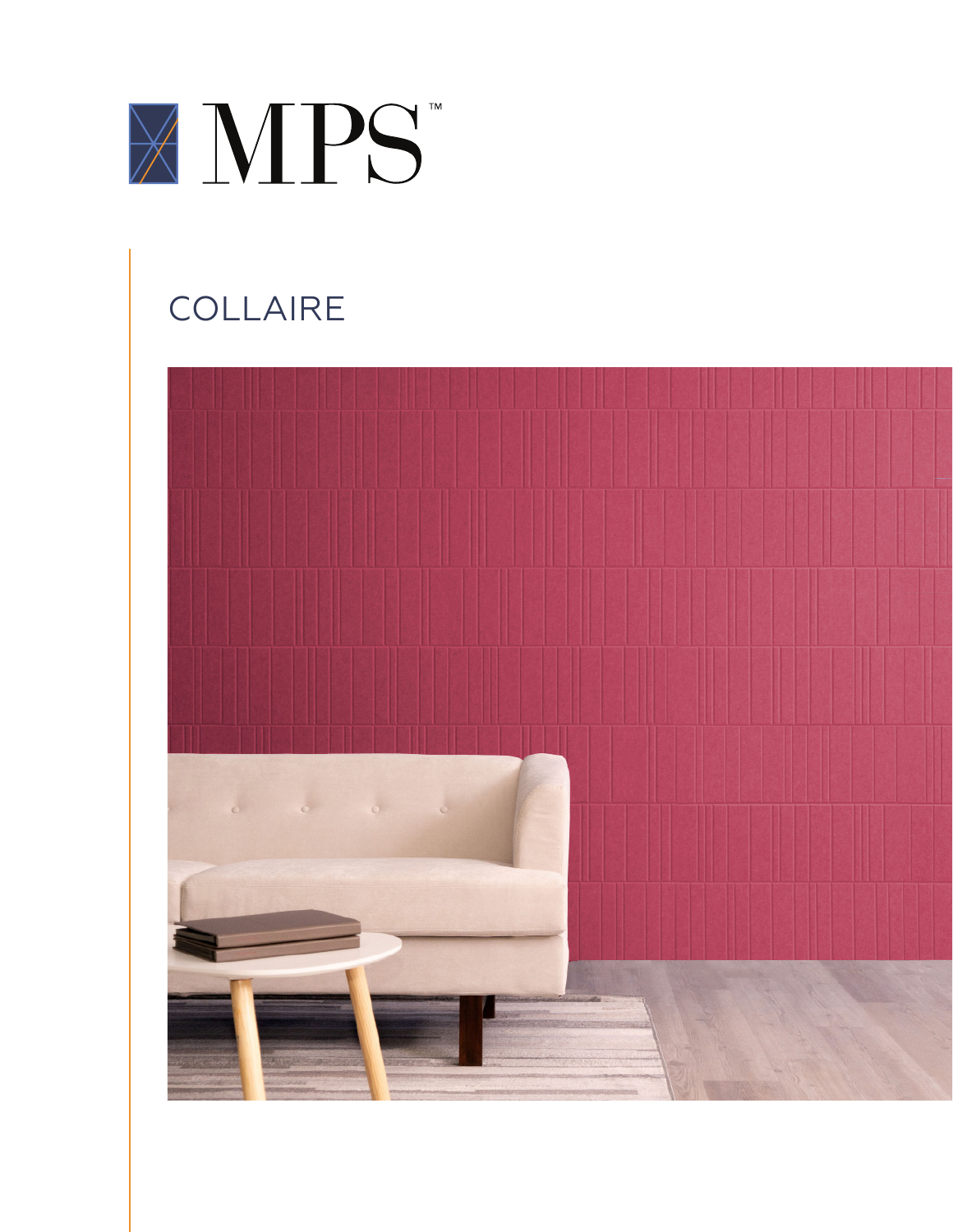

# **CUSTOMIZABLE** ACOUSTIC PERFORMANCE

Collaire turns any wall into a blank canvas with total design flexibility. Specify an array of tiles within a space and form a pattern, or go floor to ceiling for a custom architectural wall-cladding look, while also providing acoustic performance.

Available in 30 colors and textures, or mix and match panels to create your own colorways. Collaire is offered in a standard module dimension, with custom sizes also available.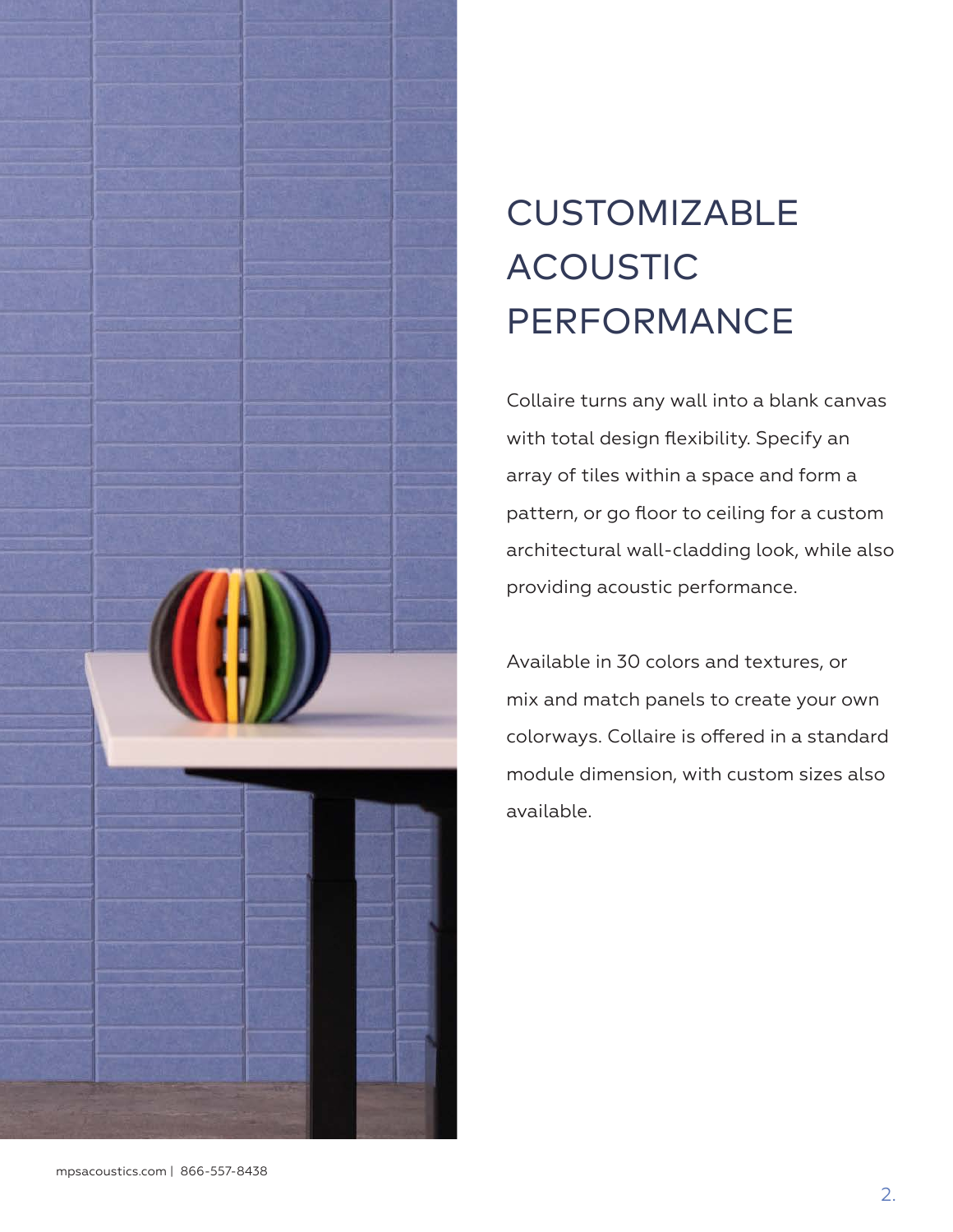# PRODUCT SPECIFICATIONS

#### Standard Dimensions:

10" x 30" x 9mm base, plus variable thickness based on acoustic enhancers Custom sizes available



# VERTICAL LAYOUT HORIZONTAL LAYOUT



# ACOUSTIC PANEL DETAIL



Shown in horizontal layout, Blue Sky. Custom design and configuration options available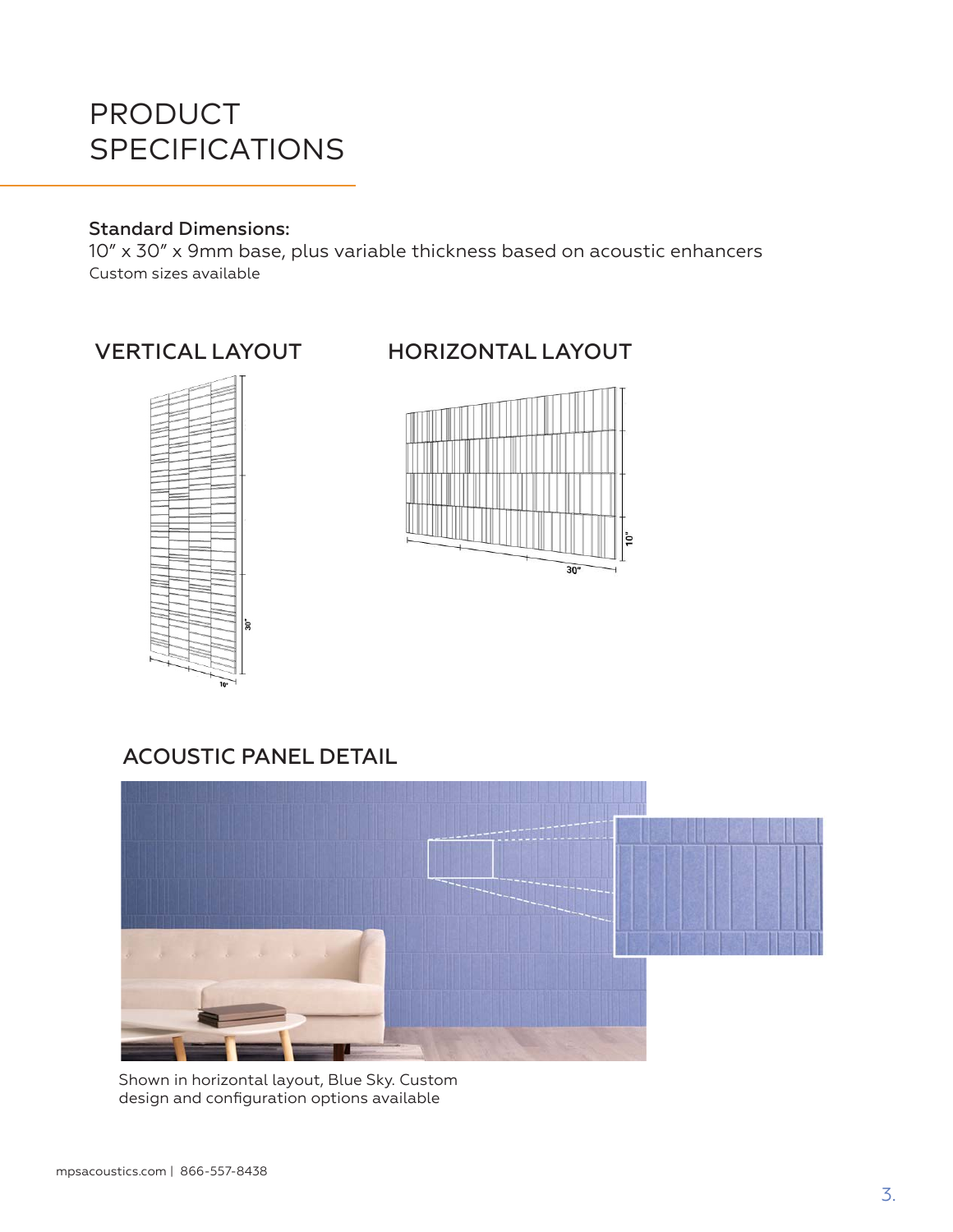Collaire comes in 20 standard colors plus 10 woodgrains and textures. Need something custom? No extra charge for customs with MPS.





58 RUST

56 BLEUE 59 OXIDE